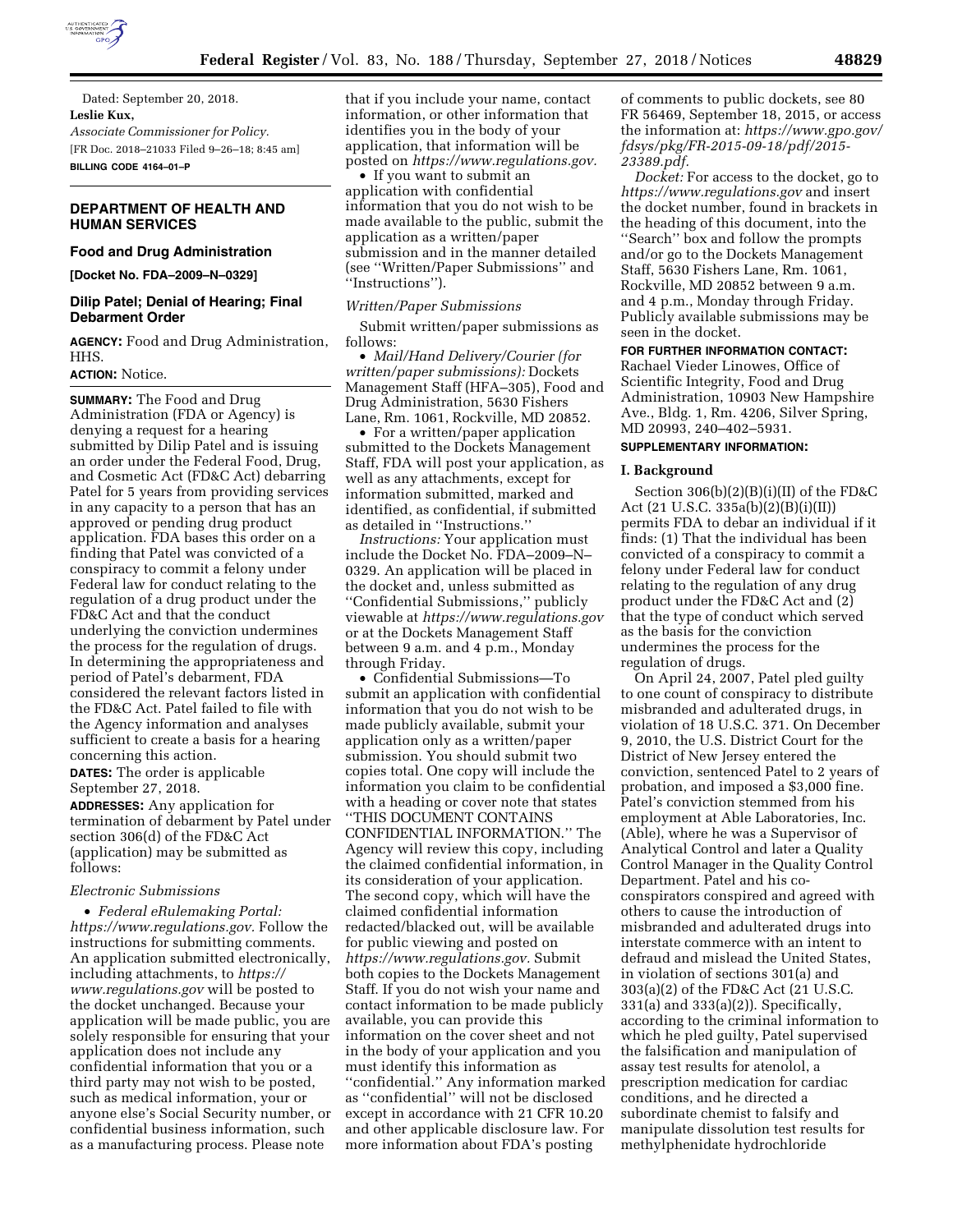extended-release tablets, a prescription medication for attention deficit and hyperactivity disorder.

By letter dated January 10, 2012, FDA's Office of Regulatory Affairs (ORA) notified Patel of its proposal to debar him for 5 years from providing services in any capacity to a person having an approved or pending drug product application. ORA concluded that Patel should be debarred for 5 years based on the four applicable considerations in section 306(c)(3) of the FD&C Act: (1) The nature and seriousness of his offense, (2) the nature and extent of management participation, (3) the nature and extent of voluntary steps taken to mitigate the impact on the public, and (4) prior convictions involving matters within FDA's jurisdiction. ORA found that the nature and seriousness of the offense, the nature and extent of management participation, the nature and extent of voluntary steps to mitigate the impact on the public were unfavorable factors for Patel. ORA found that the absence of prior convictions involving matters within FDA's jurisdiction was a favorable factor for Patel. ORA concluded, ''Weighing all the factors, the Agency has determined that the unfavorable factors far outweigh the favorable factor, and therefore warrant the imposition of a five-year permissible debarment.''

In a letter dated January 31, 2012, through counsel, Patel requested a hearing. In a letter dated March 1, 2012, through counsel, Patel submitted a short summary of arguments to support his hearing request.

Under the authority delegated to him by the Commissioner of Food and Drugs, the Director of the Office of Scientific Integrity (OSI) has considered Patel's submission. Hearings are granted only if there is a genuine and substantial issue of fact. Hearings will not be granted on issues of policy or law, on mere allegations, denials or general descriptions of positions and contentions, or on data and information insufficient to justify the factual determination urged (see 21 CFR 12.24(b)).

OSI has considered Patel's arguments and concludes that Patel's arguments are unpersuasive and fail to raise a genuine and substantial issue of fact requiring a hearing.

## **II. Arguments**

In his hearing request, Patel generally denies: (1) Violating good manufacturing practice requirements; (2) violating standard operating procedures by failing to properly investigate, log, and archive

questionable, aberrant, and unacceptable laboratory results, so that Able could conceal improprieties and continue to distribute and sell its drug products; (3) manipulating and falsifying testing data and information to conceal from FDA failing laboratory results relating to Able's generic drug products; (4) creating and maintaining false, fraudulent, and inaccurate test results to make it appear that drug products had requisite identity, strength, quality, and purity characteristics; and (5) creating and maintaining false, fraudulent, and inaccurate data and records to obtain FDA approval to market new product lines. Patel also denies that he was in a managerial position and asserts that he took voluntary steps to mitigate the impact of his offenses on the public by cooperating with law enforcement officials during the investigation and subsequent prosecution.

It is unclear whether Patel's five enumerated denials are challenges to ORA's finding that he is subject to debarment under section  $306(b)(2)(B)(i)(II)$  of the FD&C Act or its finding with respect to the consideration under section 306(c)(3)(A), the nature and seriousness of his offense. Regardless of how these denials are directed, they do not create a genuine and substantial issue of fact suitable for a hearing. Section 306(l) of the FD&C Act defines conviction a Federal or State court's entry of a judgment of conviction or acceptance of a guilty plea. In pleading guilty, Patel stated that he was voluntarily entering his guilty plea based on an understanding of the charges listed in the information, which included the factual allegations that he now disputes. The court then entered a judgment of conviction after accepting Patel's guilty plea. By pleading guilty to the charges in the information, Patel has already admitted and been convicted on the basis of the actions he now denies. Patel does not dispute that the court entered a judgment of conviction or that the court accepted his guilty plea and the factual admissions underlying it. Therefore, Patel's denials, whether directed at the Agency's authority to debar him or the appropriateness or period of debarment, fail to raise a genuine and substantial issue of fact warranting a hearing.

Patel next argues that he was not in a managerial role at the time of the offenses and thereby appears to be challenging ORA's finding to the contrary under section 306(c)(3)(B) of the FD&C Act. In the attachment to Patel's plea agreement, Patel stipulated that he ''was an organizer, leader,

manager or supervisor of the relevant criminal activity.'' Patel is bound by his stipulation from the criminal proceedings and cannot now deny his managerial role. Further, Patel does not provide any new information that would overcome his stipulation that he was in a managerial role; therefore, OSI concludes that Patel has failed to raise a genuine and substantial issue of fact requiring a hearing with respect to ORA's finding.

Lastly, Patel claims that he took voluntary steps to mitigate the impact on the public by cooperating with law enforcement officials during the investigation and subsequent prosecution of the conduct surrounding his offense. Patel appears to be responding to ORA's finding under section 306(c)(3)(C) of the FD&C Act that there is no information demonstrating such voluntary steps, but he does not provide any specific information or arguments to support his bare assertion that he cooperated with law enforcement officials. His unsupported statement that he took voluntary steps to mitigate the effect of his offense on the public through cooperation with law enforcement officials does not create a genuine and substantial issue of fact that warrants a hearing.

Based on the factual findings in the proposal to debar and on the record, OSI finds that the proposed 5-year debarment is appropriate. In particular, the nature and seriousness of Patel's offense weighs significantly in favor of debarment. As stated in the proposal to debar, ''[His] conduct created a risk of injury, undermined the Agency's oversight of an approved drug product, undermined the development or approval, including the process for development or approval, of a drug product, and seriously undermined the integrity of the Agency's regulation of drug products.'' The nature and extent of management participation and lack of voluntary steps to mitigate the impact on the public also weigh in favor of debarment. Although Patel does not appear to have prior criminal convictions involving matters within FDA's jurisdiction, this sole favorable factor is not enough to outweigh the factors supporting debarment.

#### **III. Findings and Order**

Therefore, the Director of OSI, under section  $306(b)(2)(B)(i)(II)$  of the FD&C Act and under authority delegated to him by the Commissioner of Food and Drugs, finds that: (1) Patel has been convicted of a conspiracy to commit a felony under Federal law for conduct relating to the regulation of a drug